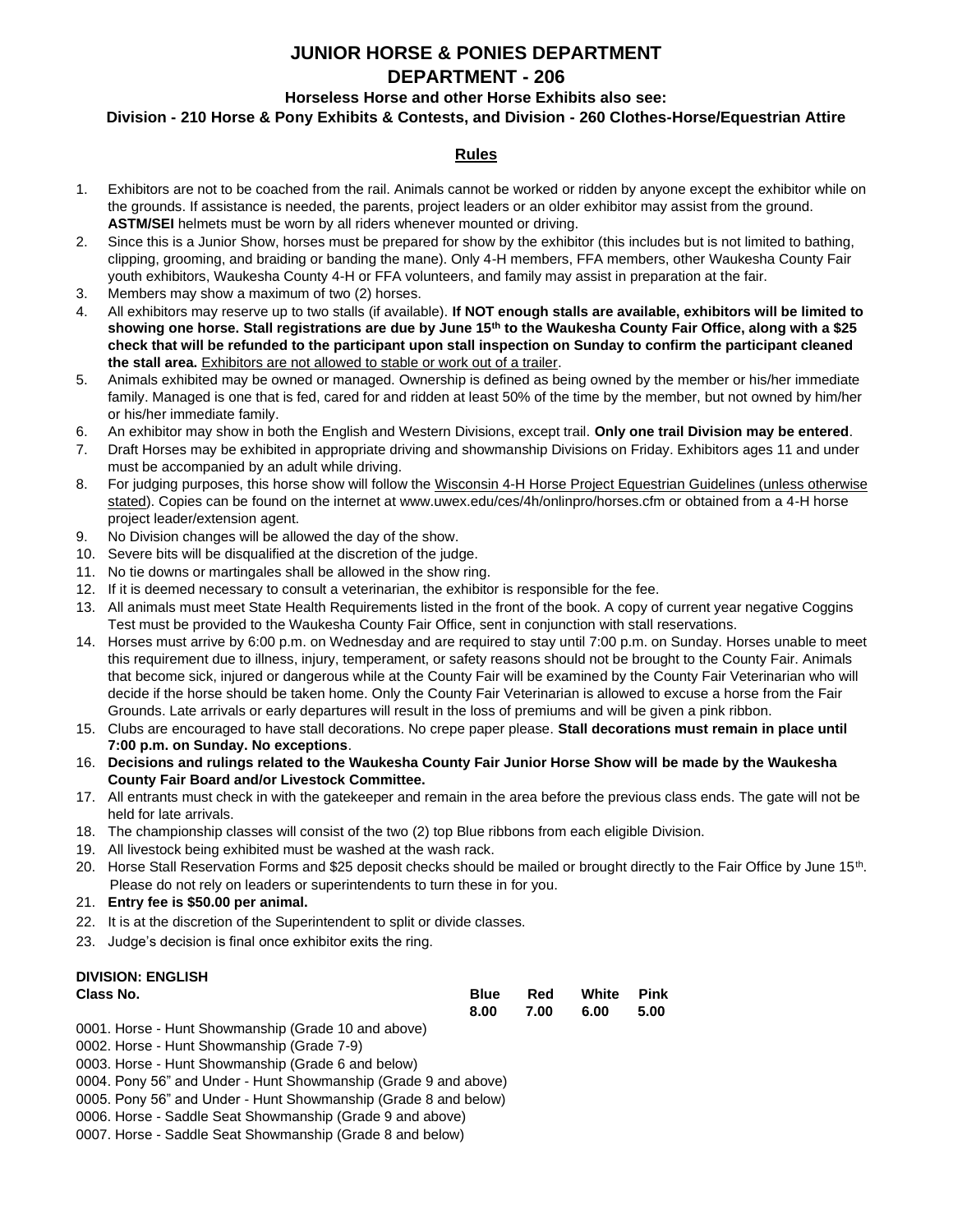- 0008. Horseless Horse Hunt Horse Showmanship (any grade)
- 0016. English Trail Class (Grade 10 and above)
- 0018. English Trail Class (Grade 7-9)
- 0020. English Trail Class (Grade 6 and below)
- 0022. English Therapeutic Trail (any grade)
- 01. Horse Hunter Pleasure (Grade 10 and above)
- 02. Horse Hunter Pleasure (Grades 7-9)
- 03. Horse Hunter Pleasure (Grade 6 and below)
- 04. Horse or Pony English Walk-Trot Pleasure (Grade 9 and above) (Ride this class & English class 11 and Western classes 34 & 39 only)
- 05. Horse or Pony English Walk-Trot Pleasure (Grade 8 and below) (Ride this class & English class 12 and Western classes 35 & 40 only)
- 06. Pony 56" and Under English Pleasure (Grade 9 and above)
- 07. Pony 56" and Under English Pleasure (Grade 8 and below)
- 08. Horse Saddle Seat Pleasure (Grade 9 and above)
- 09. Horse Saddle Seat Pleasure (Grade 8 and below)
- 10. Horseless Horse Walk-Trot English Pleasure (any grade)
- 11. Horse or Pony English Walk-Trot Equitation (Grade 9 and above) (Ride this class and Western classes 34 & 39)
- 12. Horse or Pony English Walk-Trot Equitation (Grade 8 and below) (Ride this class and Western classes 35 & 40)
- 13. Therapeutic Walk-Trot Equitation (any grade)
- 14. Horse Hunt Seat Equitation (Grade 10 and above)
- 15. Horse Hunt Seat Equitation (Grades 7-9)
- 16. Horse Hunt Seat Equitation (Grade 6 and below)
- 17. Pony 56" and Under English Equitation (Grade 9 and above)
- 18. Pony 56" and Under English Equitation (Grade 8 and below)
- 19. Horse Saddle Seat Equitation (Grade 9 and above)
- 20. Horse Saddle Seat Equitation (Grade 8 and below)
- 21. Horseless Horse Walk-Trot English Equitation (any grade)

# **DIVISION: WESTERN**

| Class No. | Blue | Red | White Pink     |  |
|-----------|------|-----|----------------|--|
|           | 8.00 |     | 7.00 6.00 5.00 |  |

- 0009. Horse Western Showmanship (Grade 10 and above)
- 0010. Horse Western Showmanship (Grade 7-9)
- 0011. Horse Western Showmanship (Grade 6 and below)
- 0012. Pony 56" and Under Western Showmanship (Grade 9 and above)
- 0013. Pony 56" and Under Western Showmanship (Grade 8 and below)
- 0015. Horseless Horse Western Horse Showmanship (any grade)
- 0017. Western Trail Class (Grade 10 and above)
- 0019. Western Trail Class (Grade 7-9)
- 0021. Western Trail Class (Grade 6 and below)
- 0023. Western Therapeutic Trail (any grade)
- 0024. In-Hand Trail (grade 10 and above)
- 0025. In-Hand Trail (grade 7-9)
- 0026. In-Hand Trail (grade 6 and below)
- 31. Horse Western Pleasure (Grade 10 and above)
- 32. Horse Western Pleasure (Grade 7-9)
- 33. Horse Western Pleasure (Grade 6 and below)
- 34. Horse or Pony Western Walk-Trot Pleasure (Grade 9 and above) (Ride this and Western class 39)
- 35. Horse or Pony Western Walk-Trot Pleasure (Grade 8 and below) (Ride this and Western class 40)
- 36. Pony 56" and Under Western Pleasure (Grade 9 and above)
- 37. Pony 56" and Under Western Pleasure (Grade 8 and below)
- 38. Horseless Horse Western Pleasure Walk Trot (any grade)
- 39. Horse or Pony Stock Seat Walk Trot Equitation (Grade 9 and above) (Ride this and Western class 34)
- 40. Horse or Pony Stock Seat Walk Trot Equitation (Grade 8 and below) (Ride this and Western class 35)
- 41. Therapeutic Walk Trot Stock Seat Equitation (any grade)
- 42. Horse Stock Seat Equitation (Grade 10 and above)
- 43. Horse Stock Seat Equitation (Grade 7-9)
- 44. Horse Stock Seat Equitation (Grade 6 and below)